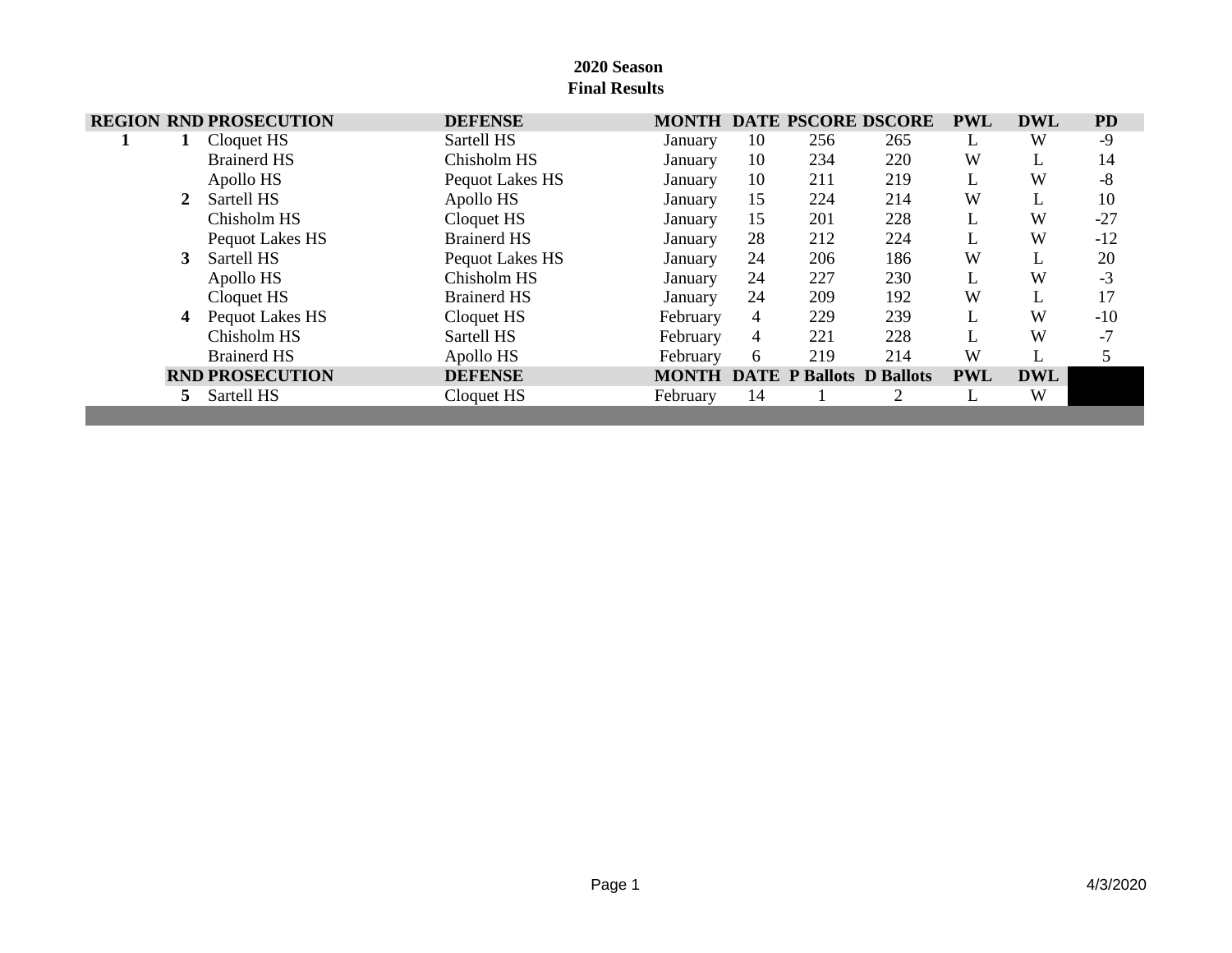|   |   | <b>REGION RND PROSECUTION</b> | <b>DEFENSE</b>                |              |                |     | MONTH DATE PSCORE DSCORE        | <b>PWL</b> | <b>DWL</b> | <b>PD</b>      |
|---|---|-------------------------------|-------------------------------|--------------|----------------|-----|---------------------------------|------------|------------|----------------|
| 2 | 1 | Albany HS                     | Morris Area HS                | January      | 7              | 222 | 220                             | W          | L          | $\overline{2}$ |
|   |   | <b>St. Cloud Cathedral HS</b> | Albany HS White               | January      | $\overline{7}$ | 219 | 216                             | W          | L          | 3              |
|   |   | Battle Lake HS                | Ashby HS                      | January      | 8              | 197 | 187                             | W          | L          | 10             |
|   |   | Bemidji HS                    | <b>West Central Area HS</b>   | January      | 9              | 197 | 186                             | W          | L          | 11             |
|   |   | West Central Area White       | Bemidji HS White              | January      | 9              | 192 | 187                             | W          | L          | 5              |
|   |   | Albany HS White               | Bemidji HS                    | January      | 16             | 220 | 231                             | L          | W          | $-11$          |
|   |   | Bemidji HS White              | Albany HS                     | January      | 16             | 223 | 231                             | L          | W          | $-8$           |
|   |   | Morris Area HS                | <b>Battle Lake HS</b>         | January      | 16             | 186 | 194                             | L          | W          | $-8$           |
|   |   | Ashby HS                      | West Central HS White         | January      | 30             | 207 | 210                             | L          | W          | $-3$           |
|   |   | <b>West Central Area HS</b>   | <b>St. Cloud Cathedral HS</b> | January      | 30             | 232 | 201                             | W          | L          | 31             |
|   | 3 | West Central Area White       | Albany HS White               | January      | 22             | 193 | 217                             | L          | W          | $-24$          |
|   |   | Albany HS                     | <b>West Central Area HS</b>   | January      | 22             | 210 | 213                             | L          | W          | $-3$           |
|   |   | <b>St. Cloud Cathedral HS</b> | Ashby HS                      | January      | 22             | 204 | 194                             | W          | L          | 10             |
|   |   | <b>Battle Lake HS</b>         | Bemidji HS White              | January      | 23             | 218 | 197                             | W          | L          | 21             |
|   |   | Bemidji HS                    | Morris Area HS                | January      | 23             | 193 | 197                             | L          | W          | $-4$           |
|   | 4 | Bemidji HS White              | West Central Area White       | February     | 5              | 198 | 183                             | W          | L          | 15             |
|   |   | West Central Area HS          | Bemidji HS                    | February     | 5              | 215 | 219                             | L          | W          | $-4$           |
|   |   | Morris Area HS                | St. Cloud Cathedral HS        | February     | 5              | 190 | 200                             | L          | W          | $-10$          |
|   |   | Ashby HS                      | Albany HS                     | February     | 6              | 164 | 214                             | L          | W          | $-50$          |
|   |   | Albany HS White               | <b>Battle Lake HS</b>         | February     | 6              | 201 | 227                             | L          | W          | $-26$          |
|   |   | <b>RND PROSECUTION</b>        | <b>DEFENSE</b>                | <b>MONTH</b> |                |     | <b>DATE P Ballots D Ballots</b> | <b>PWL</b> | <b>DWL</b> |                |
|   | 5 | Albany HS                     | <b>Battle Lake HS</b>         | February     | 13             | 2   | 1                               | W          | L          |                |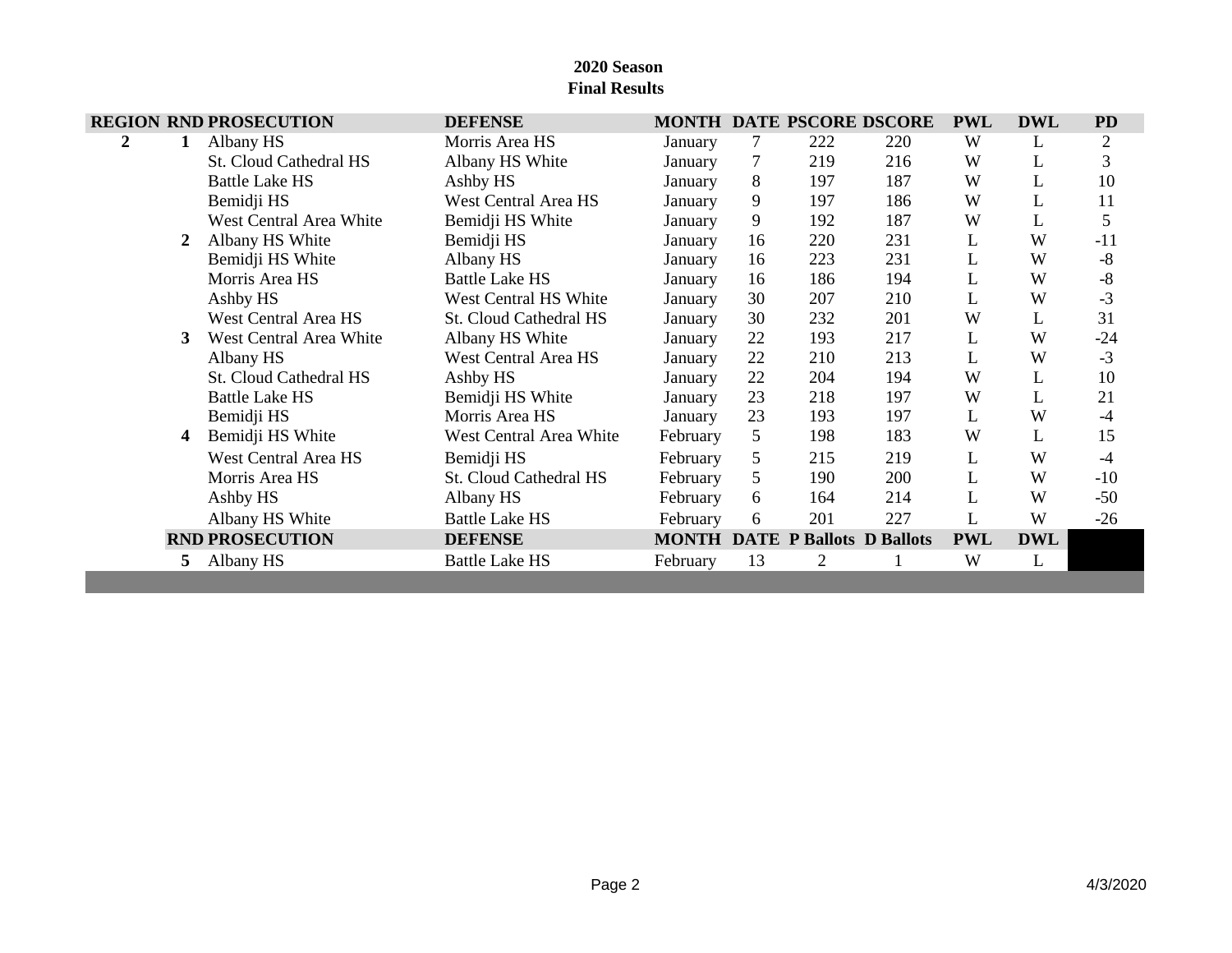|   | <b>REGION RND PROSECUTION</b> | <b>DEFENSE</b>                |          |                |                  | <b>MONTH DATE PSCORE DSCORE</b>       | <b>PWL</b> | <b>DWL</b> | <b>PD</b>      |
|---|-------------------------------|-------------------------------|----------|----------------|------------------|---------------------------------------|------------|------------|----------------|
| 3 | New Century Academy           |                               | January  | 6              | 209              |                                       | W          |            | 19             |
|   | Glencoe Silver Lake HS        | Princeton HS                  | January  | 8              | 225              | 234                                   | L          | W          | $-9$           |
|   | <b>Buffalo HS</b>             | Cambridge Isanti HS           | January  | 9              | 230              | 205                                   | W          | L          | 25             |
|   | St. Johns Prep School         | <b>Buffalo HS White</b>       | January  | 9              | 198              | 215                                   | L          | W          | $-17$          |
|   | <b>STMA HS White</b>          | Watertown-Mayer HS            | January  | 10             | 237              | 241                                   | L          | W          | $-4$           |
|   | Watertown-Mayer White         | St Michael Albertville HS     | January  | 10             | 240              | 193                                   | W          | L          | 47             |
| 2 | <b>STMA HS White</b>          |                               | January  | 13             | 209              |                                       | W          |            | 19             |
|   | St Michael Albertville HS     | <b>Glencoe Silver Lake HS</b> | January  | 15             | 178              | 188                                   | L          | W          | $-10$          |
|   | Cambridge Isanti HS           | St. John's Prep School        | January  | 16             | 213              | 214                                   | L          | W          | $-1$           |
|   | Princeton HS                  | New Century Academy           | January  | 16             | 208              | 200                                   | W          | L          | 8              |
|   | <b>Buffalo HS White</b>       | Watertown-Mayer White         | January  | 17             | 225              | 231                                   | L          | W          | $-6$           |
|   | Watertown-Mayer HS            | <b>Buffalo HS</b>             | January  | 28             | 216              | 227                                   | L          | W          | $-11$          |
| 3 | Watertown-Mayer HS            |                               | January  | 20             | 209              |                                       | W          |            | 19             |
|   | Watertown-Mayer White         | Cambridge Isanti HS           | January  | 24             | 220              | 205                                   | W          | L          | 15             |
|   | St. Johns Prep School         | St Michael Albertville HS     | January  | 24             | 209              | 205                                   | W          | L          | $\overline{4}$ |
|   | New Century Academy           | <b>STMA HS White</b>          | January  | 24             | 206              | 216                                   | L          | W          | $-10$          |
|   | <b>Buffalo HS</b>             | Princeton HS                  | January  | 31             | 226              | 224                                   | W          | L          | $\overline{2}$ |
|   | Glencoe Silver Lake HS        | <b>Buffalo HS White</b>       | January  | 31             | 194              | 215                                   | L          | W          | $-21$          |
| 4 | <b>Buffalo HS White</b>       |                               | February | 3              | 209              |                                       | W          |            | 19             |
|   | Cambridge Isanti HS           | <b>Glencoe Silver Lake HS</b> | February | 6              | 215              | 207                                   | W          | L          | 8              |
|   | St Michael Albertville HS     | <b>Buffalo HS</b>             | February | $\tau$         | 215              | 234                                   | L          | W          | $-19$          |
|   | Princeton HS                  | <b>STMA HS White</b>          | February | $\overline{7}$ | 217              | 232                                   | L          | W          | $-15$          |
|   | Watertown-Mayer HS            | St. Johns Prep School         | February | $\overline{7}$ | 240              | 224                                   | W          | L          | 16             |
|   | New Century Academy           | Watertown-Mayer White         | February | $\tau$         | 198              | 238                                   | L          | W          | $-40$          |
|   | <b>RND PROSECUTION</b>        | <b>DEFENSE</b>                |          |                |                  | <b>MONTH DATE P Ballots D Ballots</b> | <b>PWL</b> | <b>DWL</b> |                |
| 5 | <b>Buffalo HS</b>             | Watertown-Mayer HS            | February | 14             | $\boldsymbol{0}$ | 3                                     | L          | W          |                |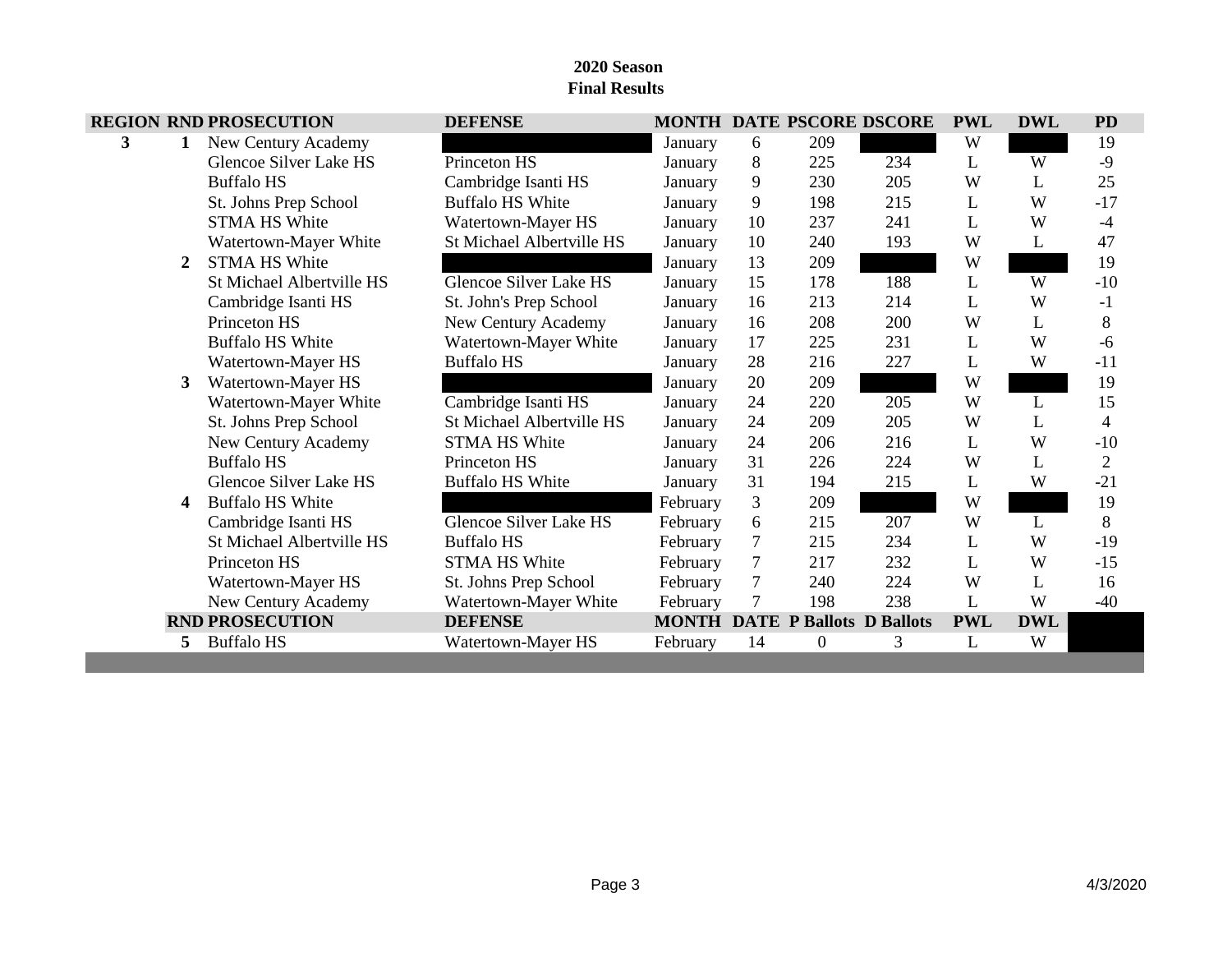|   | <b>REGION RND PROSECUTION</b> | <b>DEFENSE</b>            |              |    |                                 | <b>MONTH DATE PSCORE DSCORE</b> | <b>PWL</b> | <b>DWL</b> | <b>PD</b> |
|---|-------------------------------|---------------------------|--------------|----|---------------------------------|---------------------------------|------------|------------|-----------|
| 4 | Lakeview HS White             |                           | January      | 6  | 209                             |                                 | W          |            | 19        |
|   | Lakeview HS                   | <b>Hills-Beaver Creek</b> | January      | 6  | 236                             | 225                             | W          | L          | 11        |
|   | Springfield HS                | Luverne HS                | January      | 9  | 211                             | 220                             | L          | W          | $-9$      |
|   | Hills Beaver Creek HS         |                           | January      | 13 | 209                             |                                 | W          |            | 19        |
|   | Luverne HS                    | Lakeview HS               | January      | 28 | 210                             | 214                             | L          | W          | $-4$      |
|   | Lakeview HS White             | Springfield HS            | January      | 28 | 187                             | 200                             | L          | W          | $-13$     |
|   | Springfield HS                |                           | January      | 20 | 209                             |                                 | W          |            | 19        |
|   | Lakeview HS                   | Lakeview HS White         | January      | 23 | 205                             | 182                             | W          | L          | 23        |
|   | Hills-Beaver Creek HS         | Luverne HS                | January      | 24 | 175                             | 223                             | L          | W          | $-48$     |
| 4 | Lakeview HS                   |                           | February     | 3  | 209                             |                                 | W          |            | 19        |
|   | Lakeview HS White             | Hills-Beaver Creek HS     | February     | 4  | 226                             | 230                             | L          | W          | -4        |
|   | Luverne HS                    | Springfield HS            | February     |    | 216                             | 208                             | W          |            | 8         |
|   | <b>RND PROSECUTION</b>        | <b>DEFENSE</b>            | <b>MONTH</b> |    | <b>DATE P Ballots D Ballots</b> |                                 | <b>PWL</b> | <b>DWL</b> |           |
|   | Lakeview HS                   | Luverne HS                | February     | 14 | $\theta$                        | 3                               | L          | W          |           |
|   |                               |                           |              |    |                                 |                                 |            |            |           |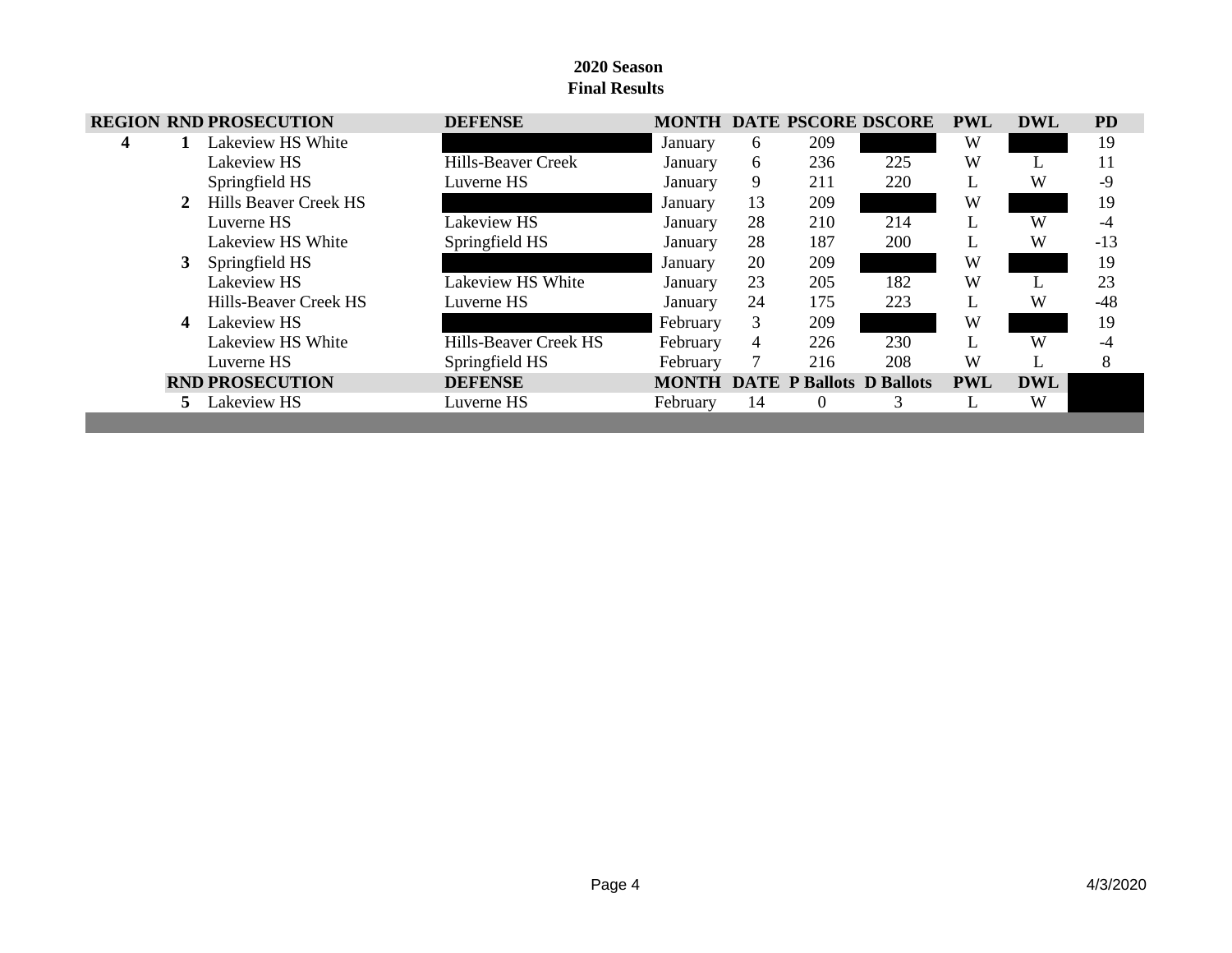|         |   | <b>REGION RND PROSECUTION</b>  | <b>DEFENSE</b>                     |                |    |     | MONTH DATE PSCORE DSCORE | <b>PWL</b> | <b>DWL</b> | <b>PD</b>                |
|---------|---|--------------------------------|------------------------------------|----------------|----|-----|--------------------------|------------|------------|--------------------------|
| $5 - 6$ | 1 | Owatonna HS White              |                                    | January        | 6  | 209 |                          | W          |            | 19                       |
|         |   | Cotter HS                      |                                    | January        | 6  | 209 |                          | W          |            | 19                       |
|         |   | Northfield HS                  | St. Peter HS                       | January        | 6  | 212 | 208                      | W          | L          | $\overline{\mathcal{A}}$ |
|         |   | St. Peter HS White             | Northfield HS White                | January        | 6  | 216 | 204                      | W          | L          | 12                       |
|         |   | <b>Rochester Century HS</b>    | <b>Fairmont HS</b>                 | January        | 8  | 213 | 213                      | L          | W          | $\overline{0}$           |
|         |   | <b>Fairmont HS White</b>       | Rochester Century HS White January |                | 8  | 160 | 171                      | L          | W          | $-11$                    |
|         |   | Albert Lea HS                  | Owatonna HS                        | January        | 10 | 203 | 200                      | W          | L          | 3                        |
|         |   | Owatonna HS Red                | Waseca HS                          | January        | 10 | 227 | 176                      | W          | L          | 51                       |
|         |   | <b>United South Central HS</b> | St. Peter HS Blue                  | January        | 10 | 179 | 194                      | L          | W          | $-15$                    |
|         |   | <b>Rochester Century HS</b>    |                                    | January        | 13 | 209 |                          | W          |            | 19                       |
|         |   | <b>Fairmont HS White</b>       |                                    | January        | 13 | 209 |                          | W          |            | 19                       |
|         |   | St. Peter HS Blue              | Owatonna HS Red                    | January        | 14 | 212 | 235                      | L          | W          | $-23$                    |
|         |   | Waseca HS                      | Northfield HS                      | January        | 15 | 186 | 221                      | L          | W          | $-35$                    |
|         |   | Northfield HS White            | Cotter HS                          | January        | 15 | 205 | 209                      | L          | W          | $-4$                     |
|         |   | Owatonna HS                    | St. Peter HS White                 | January        | 16 | 190 | 217                      | L          | W          | $-27$                    |
|         |   | St. Peter HS                   | Owatonna HS White                  | January        | 16 | 208 | 211                      | L          | W          | $-3$                     |
|         |   | <b>Fairmont HS</b>             | <b>United South Central HS</b>     | January        | 28 | 242 | 201                      | W          | L          | 41                       |
|         |   | Rochester Century HS White     | Albert Lea HS                      | January        | 28 | 229 | 233                      | L          | W          | $-4$                     |
|         | 3 | <b>Rochester Lourdes HS</b>    | <b>Fairmont HS White</b>           | <b>January</b> | 17 |     |                          |            |            |                          |
|         |   | <b>Rochester Century HS</b>    | Owatonna HS                        | January        | 21 | 222 | 205                      | W          | L          | 17                       |
|         |   | Owatonna HS Red                | Rochester Century HS White January |                | 21 | 242 | 213                      | W          | L          | 29                       |
|         |   | <b>Cotter HS</b>               | St. Peter HS                       | January        | 22 | 206 | 211                      | L          | W          | $-5$                     |
|         |   | <b>United South Central HS</b> | Waseca HS                          | January        | 31 | 198 | 212                      | L          | W          | $-14$                    |
|         |   | Fairmont HS White              | St. Peter HS Blue                  | January        | 31 | 193 | 198                      | L          | W          | $-5$                     |
|         |   | St. Peter HS White             | <b>Fairmont HS</b>                 | January        | 31 | 224 | 222                      | W          | L          | $\mathbf{2}$             |
|         |   | Albert Lea HS                  | Northfield HS White                | January        | 31 | 208 | 206                      | W          | L          | $\overline{2}$           |
|         |   | Owatonna HS White              | Northfield HS                      | January        | 31 | 204 | 216                      | L          | W          | $-12$                    |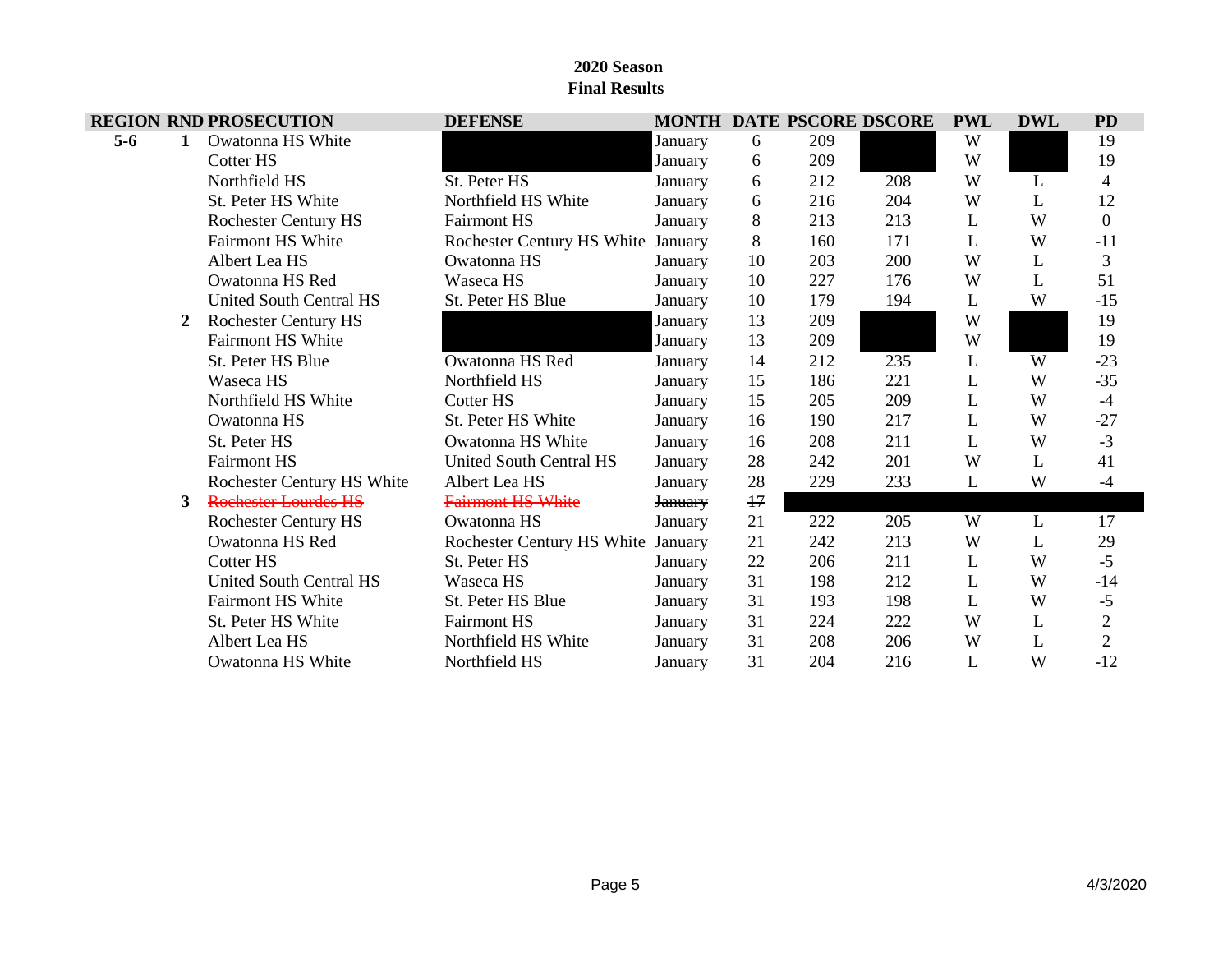|                | <b>REGION RND PROSECUTION</b> | <b>DEFENSE</b>              |              |    |     | <b>MONTH DATE PSCORE DSCORE</b> | <b>PWL</b> | <b>DWL</b> | <b>PD</b> |
|----------------|-------------------------------|-----------------------------|--------------|----|-----|---------------------------------|------------|------------|-----------|
| 5-6 con't<br>4 | Northfield HS White           | Owatonna HS White           | February     |    | 193 | 195                             |            | W          | $-2$      |
|                | Northfield HS                 | United South Central HS     | February     |    | 206 | 176                             | W          |            | 30        |
|                | Waseca HS                     | Cotter HS                   | February     |    | 241 | 252                             |            | W          | -11       |
|                | St. Peter HS Blue             | <b>Rochester Century HS</b> | February     |    | 227 | 239                             |            | W          | $-12$     |
|                | Rochester Century HS White    | St. Peter HS White          | February     |    | 198 | 220                             |            | W          | $-22$     |
|                | <b>Fairmont HS</b>            | Owatonna HS Red             | February     |    | 209 | 204                             | W          | L.         |           |
|                | Owatonna HS                   | <b>Fairmont HS White</b>    | February     |    | 184 | 184                             | W          |            |           |
|                | St. Peter HS                  | Albert Lea HS               | February     |    | 196 | 190                             | W          |            | 6         |
|                | <b>RND PROSECUTION</b>        | <b>DEFENSE</b>              | <b>MONTH</b> |    |     | <b>DATE P Ballots D Ballots</b> | <b>PWL</b> | <b>DWL</b> |           |
|                | <b>Rochestr Century HS</b>    | St. Peter HS White          | February     | 14 |     |                                 |            | W          |           |
|                | Northfield HS                 | Owatonna HS Red             | February     | 14 |     |                                 | W          | ┺          |           |
|                |                               |                             |              |    |     |                                 |            |            |           |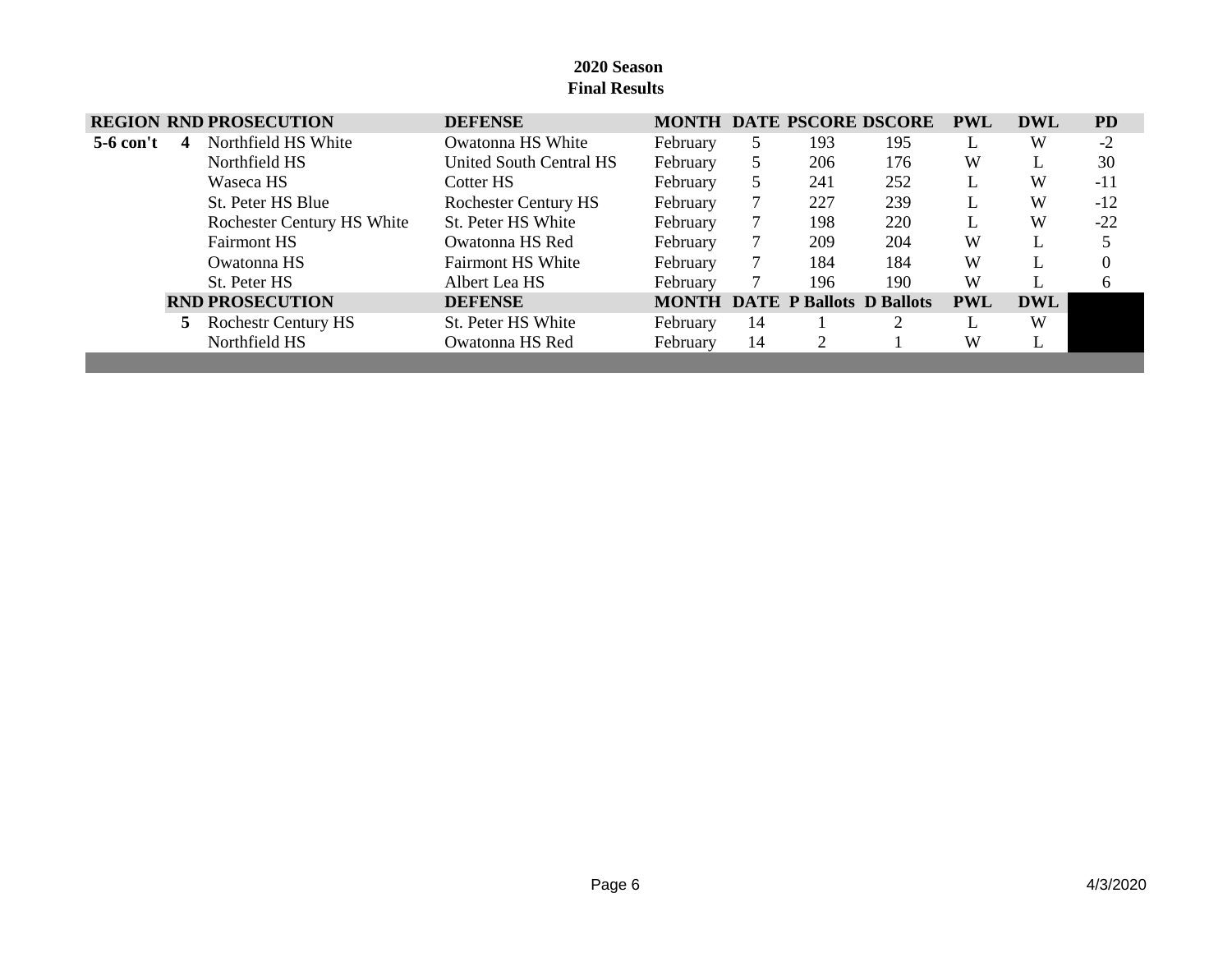|          |              | <b>REGION RND PROSECUTION</b>                         | <b>DEFENSE</b>                       |         |                |     | MONTH DATE PSCORE DSCORE | <b>PWL</b> | <b>DWL</b> | <b>PD</b>      |
|----------|--------------|-------------------------------------------------------|--------------------------------------|---------|----------------|-----|--------------------------|------------|------------|----------------|
| $7 - 10$ | $\mathbf{1}$ | Cretin Derham Hall Blue                               |                                      | January | 7              | 209 |                          | W          |            | 19             |
|          |              | Cretin Derham Hall                                    | <b>Higher Ground Academy</b>         | January | 7              | 204 | 153                      | W          | L          | 51             |
|          |              | Higher Ground Academy White                           | Cretin Derham Hall White             | January | 7              | 169 | 199                      | L          | W          | $-30$          |
|          |              | <b>Eastview HS</b>                                    | Nova Classical Academy               | January | 7              | 221 | 229                      | L          | W          | $\text{-}8$    |
|          |              | Nova Classical Academy Blue                           | <b>Eastview HS Blue</b>              | January | 7              | 225 | 231                      | L          | W          | $-6$           |
|          |              | <b>Eastview HS White</b>                              | Nova Classical Academy Whi January   |         | 7              | 225 | 235                      | L          | W          | $-10$          |
|          |              | Eagan HS                                              | <b>Totino Grace HS</b>               | January | 7              | 227 | 209                      | W          | L          | 18             |
|          |              | St. Thomas Academy                                    | <b>Farmington HS</b>                 | January | 7              | 138 | 191                      | L          | W          | $-53$          |
|          |              | Irondale HS                                           | Osceola HS                           | January | 7              | 187 | 226                      | L          | W          | $-39$          |
|          |              | Open World Learning                                   | <b>Liberty Classical Academy</b>     | January | 7              | 177 | 190                      | L          | W          | $-13$          |
|          |              | Parnassus Preparatory School                          | Woodbury East Ridge HS Roy January   |         | 7              | 197 | 209                      | L          | W          | $-12$          |
|          |              | St. Paul Central HS                                   | Parnassus Preparatory White January  |         | 7              | 220 | 209                      | W          | L          | 11             |
|          |              | North HS (NSP)                                        | St. Agnes School                     | January | 7              | 203 | 203                      | L          | W          | $\mathbf{0}$   |
|          |              | Visitation School Red                                 | Mounds View HS                       | January | 7              | 236 | 205                      | W          | L          | 31             |
|          |              | Woodbury East Ridge HS Golden Visitation School White |                                      | January | 7              | 212 | 238                      | L          | W          | $-26$          |
|          |              | <b>Rosemount HS</b>                                   | <b>Hill Murray HS</b>                | January | $\overline{7}$ | 171 | 186                      | L          | W          | $-15$          |
|          | $\mathbf{2}$ | <b>Eastview HS White</b>                              |                                      | January | 14             | 209 |                          | W          |            | 19             |
|          |              | Cretin Derham Hall White                              | Nova Classical Academy Blue January  |         | 14             | 192 | 224                      | L          | W          | $-32$          |
|          |              | Nova Classical Academy White                          | Cretin Derham Hall                   | January | 14             | 247 | 231                      | W          | L          | 16             |
|          |              | Nova Classical Academy                                | Visitation School Red                | January | 14             | 225 | 205                      | W          | L          | 20             |
|          |              | <b>Liberty Classical Academy</b>                      | Irondale HS                          | January | 14             | 225 | 231                      | L          | W          | $-6$           |
|          |              | Woodbury East Ridge HS Royal                          | St. Paul Central HS                  | January | 14             | 218 | 214                      | W          | L          | $\overline{4}$ |
|          |              | <b>Hill Murray HS</b>                                 | North HS (NSP)                       | January | 14             | 205 | 203                      | W          | L          | $\overline{2}$ |
|          |              | <b>Visitation School White</b>                        | Eagan HS                             | January | 14             | 224 | 221                      | W          | L          | 3              |
|          |              | Mounds View HS                                        | Open World Learning                  | January | 14             | 207 | 189                      | W          | L          | 18             |
|          |              | St. Agnes School                                      | <b>Rosemount HS</b>                  | January | 14             | 159 | 146                      | W          | L          | 13             |
|          |              | Parnassus Preparatory White                           | <b>Eastview HS</b>                   | January | 14             | 203 | 229                      | L          | W          | $-26$          |
|          |              | Osceola HS                                            | Cretin Derham Hall Blue              | January | 14             | 192 | 204                      | L          | W          | $-12$          |
|          |              | <b>Farmington HS</b>                                  | Higher Ground Academy Whi January    |         | 14             | 198 | 171                      | W          | L          | 27             |
|          |              | <b>Totino Grace HS</b>                                | Woodbury East Ridge HS Gol January   |         | 14             | 207 | 223                      | L          | W          | $-16$          |
|          |              | <b>Higher Ground Academy</b>                          | St. Thomas Academy                   | January | 14             | 225 | 234                      | L          | W          | $-9$           |
|          |              | <b>Eastview HS Blue</b>                               | Parnassus Preparatory School January |         | 14             | 210 | 216                      | L          | W          | $-6$           |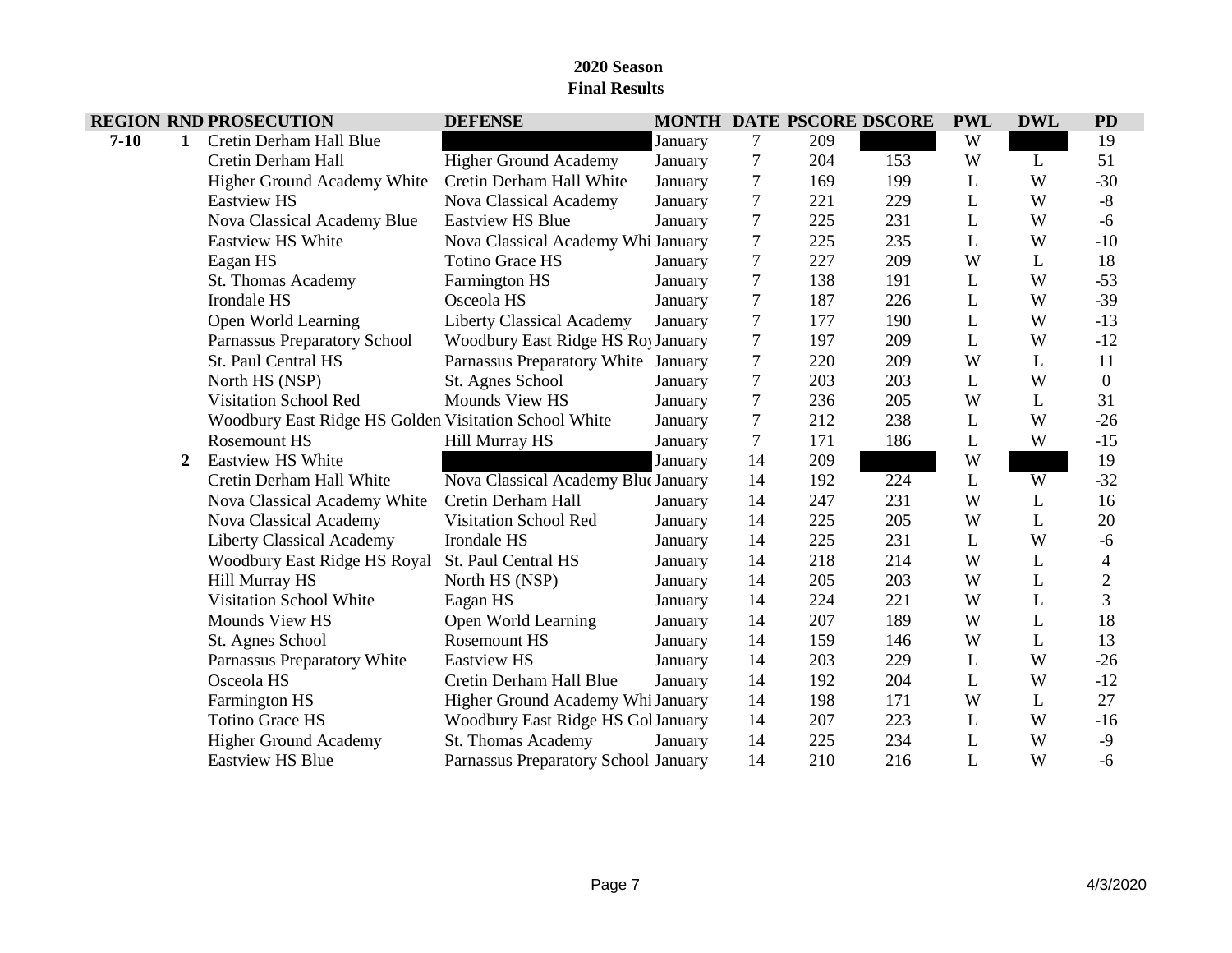|          |   | <b>REGION RND PROSECUTION</b>                | <b>DEFENSE</b>                        |          |                |     | <b>MONTH DATE PSCORE DSCORE</b> | <b>PWL</b> | <b>DWL</b> | <b>PD</b>                |
|----------|---|----------------------------------------------|---------------------------------------|----------|----------------|-----|---------------------------------|------------|------------|--------------------------|
| $7 - 10$ | 3 | Nova Classical Academy White                 |                                       | January  | 21             | 209 |                                 | W          |            | 19                       |
|          |   | Higher Ground Academy White                  | Eastview HS White                     | January  | 21             | 171 | 226                             | L          | W          | $-55$                    |
|          |   | <b>Visitation School Red</b>                 | <b>Eastview HS Blue</b>               | January  | 21             | 194 | 193                             | W          | L          | 1                        |
|          |   | <b>Eastview HS</b>                           | <b>Visitation School White</b>        | January  | 21             | 241 | 243                             | L          | W          | $-2$                     |
|          |   | Cretin Derham Hall                           | <b>Farmington HS</b>                  | January  | 21             | 202 | 209                             | L          | W          | $-7$                     |
|          |   | North HS (NSP)                               | Cretin Derham Hall White              | January  | 21             | 211 | 207                             | W          | L          | $\overline{\mathcal{A}}$ |
|          |   | Cretin Derham Hall Blue                      | St. Agnes School                      | January  | 21             | 209 | 209                             | L          | W          | $\mathbf{0}$             |
|          |   | Nova Classical Academy Blue                  | Woodbury East Ridge HS Roy January    |          | 21             | 218 | 208                             | W          | L          | 10                       |
|          |   | Parnassus Preparatory School                 | Nova Classical Academy                | January  | 21             | 191 | 211                             | L          | W          | $-20$                    |
|          |   | Eagan HS                                     | Mounds View HS                        | January  | 21             | 256 | 242                             | W          | L          | 14                       |
|          |   | Irondale HS                                  | <b>Higher Ground Academy</b>          | January  | 21             | 163 | 153                             | W          | L          | 10                       |
|          |   | Open World Learning                          | Parnassus Preparatory White           | January  | 21             | 178 | 201                             | L          | W          | $-23$                    |
|          |   | Rosemount HS                                 | <b>Totino Grace HS</b>                | January  | 21             | 214 | 223                             | L          | W          | $-9$                     |
|          |   | St. Paul Central HS                          | Osceola HS                            | January  | 21             | 215 | 229                             | L          | W          | $-14$                    |
|          |   | St. Thomas Academy                           | <b>Liberty Classical Academy</b>      | January  | 21             | 170 | 186                             | L          | W          | $-16$                    |
|          |   | Woodbury East Ridge HS Golden Hill Murray HS |                                       | January  | 21             | 211 | 235                             | L          | W          | $-24$                    |
|          | 4 | <b>Higher Ground Academy White</b>           |                                       | February | $\overline{4}$ | 209 |                                 | W          |            | 19                       |
|          |   | Mounds View HS                               | St. Thomas Academy                    | February | 4              | 209 | $\overline{0}$                  | W          | Forfeit    | 19                       |
|          |   | <b>Visitation School White</b>               | Parnassus Preparatory School February |          | 4              | 204 | 187                             | W          | L          | 17                       |
|          |   | Farmington HS                                | Woodbury East Ridge HS Gol February   |          | 4              | 194 | 217                             | L          | W          | $-23$                    |
|          |   | Cretin Derham Hall White                     | <b>Visitation School Red</b>          | February | $\overline{4}$ | 210 | 216                             | L          | W          | $-6$                     |
|          |   | St. Agnes School                             | <b>Eastview HS</b>                    | February | 4              | 212 | 240                             | L          | W          | $-28$                    |
|          |   | Woodbury East Ridge HS Royal                 | Cretin Derham Hall Blue               | February | $\overline{4}$ | 226 | 216                             | W          | L          | 10                       |
|          |   | Nova Classical Academy                       | St. Paul Central HS                   | February | 4              | 244 | 215                             | W          | L          | 29                       |
|          |   | <b>Higher Ground Academy</b>                 | Nova Classical Academy Whi February   |          | $\overline{4}$ | 176 | 213                             | L          | W          | $-37$                    |
|          |   | Parnassus Preparatory White                  | Cretin Derham Hall                    | February | 4              | 197 | 205                             | L          | W          | $-8$                     |
|          |   | <b>Totino Grace HS</b>                       | Open World Learning                   | February | 4              | 230 | 218                             | W          | L          | 12                       |
|          |   | Osceola HS                                   | <b>Rosemount HS</b>                   | February | 4              | 205 | 193                             | W          | L          | 12                       |
|          |   | <b>Liberty Classical Academy</b>             | Nova Classical Academy Blue February  |          | $\overline{4}$ | 215 | 224                             | L          | W          | $-9$                     |
|          |   | <b>Hill Murray HS</b>                        | Eagan HS                              | February | 4              | 249 | 238                             | W          | L          | 11                       |
|          |   | <b>Eastview HS Blue</b>                      | Irondale HS                           | February | 4              | 224 | 208                             | W          | L          | 16                       |
|          |   | <b>Eastview HS White</b>                     | North HS (NSP)                        | February | 4              | 190 | 188                             | W          | L          | $\overline{2}$           |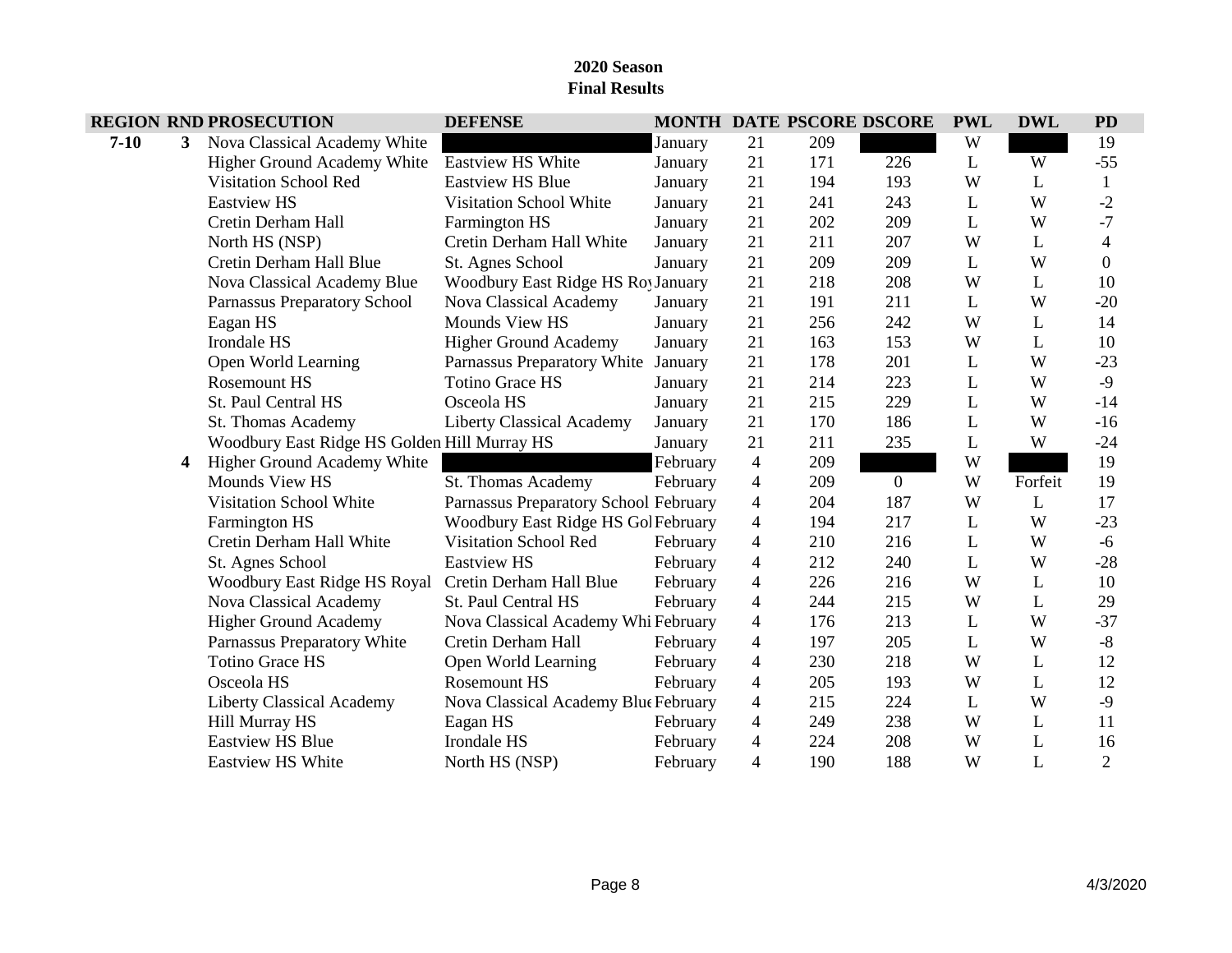|                  | <b>REGION RND PROSECUTION</b> | <b>DEFENSE</b>                         |          |      | <b>MONTH DATE P Ballots D Ballots PWL DWL</b> |   |
|------------------|-------------------------------|----------------------------------------|----------|------|-----------------------------------------------|---|
| $7-10$ con't $5$ | Nova Classical Academy White  | Nova Classical Academy                 | February | - 13 |                                               | W |
|                  | Hill Murray HS                | Woodbury East Ridge HS Roy February    |          | 13   |                                               | W |
|                  | Osceola HS                    | Convent of the Visitation Whi February |          | -13  |                                               | W |
|                  | <b>Farmington HS</b>          | Eastview HS White                      | February | 13   |                                               | W |
|                  |                               |                                        |          |      |                                               |   |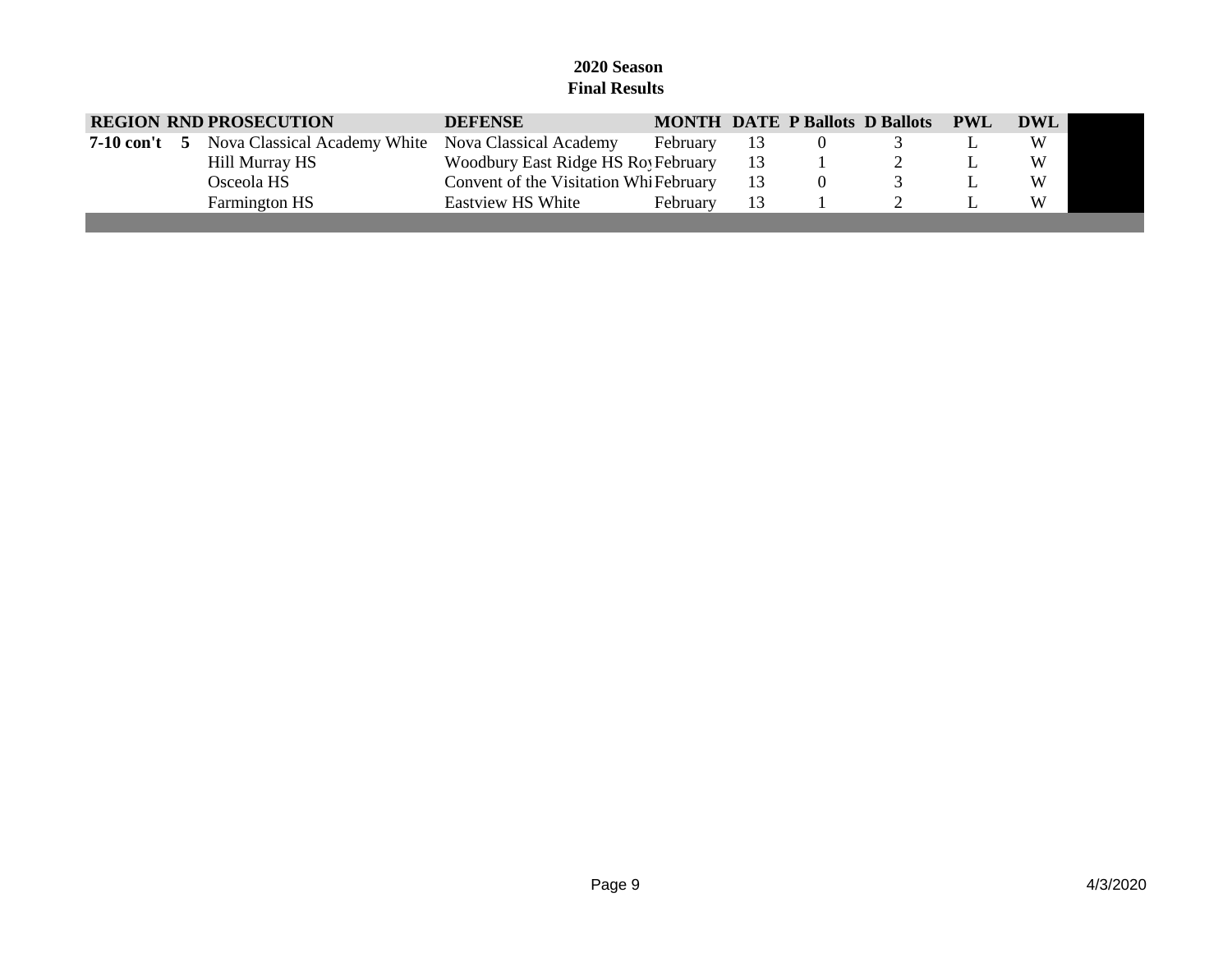|         |   | <b>REGION RND PROSECUTION</b>                | <b>DEFENSE</b>                  |         |   |     | MONTH DATE PSCORE DSCORE | <b>PWL</b> | <b>DWL</b> | <b>PD</b>      |
|---------|---|----------------------------------------------|---------------------------------|---------|---|-----|--------------------------|------------|------------|----------------|
| $11-16$ | 1 | Apple Valley HS White                        | <b>Chesterton Academy White</b> | January | 9 | 235 | 221                      | W          | L          | 14             |
|         |   | <b>Chesterton Academy</b>                    | Apple Valley HS                 | January | 9 | 211 | 232                      | L          | W          | $-21$          |
|         |   | Benilde-St Margaret HS                       | Wayzata HS White                | January | 9 | 246 | 228                      | W          | L          | 18             |
|         |   | Wayzata HS Blue                              | Benilde-St Margaret HS Wl       | January | 9 | 202 | 222                      | L          | W          | $-20$          |
|         |   | <b>Breck School</b>                          | Minnetonka HS                   | January | 9 | 229 | 213                      | W          | L          | 16             |
|         |   | Minnetonka HS White                          | <b>Breck School White</b>       | January | 9 | 193 | 218                      | L          | W          | $-25$          |
|         |   | <b>Burnsville HS</b>                         | <b>Holy Family Catholic HS</b>  | January | 9 | 209 | $\overline{0}$           | W          | Forfeit    | 19             |
|         |   | Fourth Baptist Christian Schoo Centennial HS |                                 | January | 9 | 175 | 185                      | L          | W          | $-10$          |
|         |   | DeLaSalle HS                                 | Wayzata HS                      | January | 9 | 207 | 203                      | W          | L          | 4              |
|         |   | Eagle Ridge Academy                          | Lakeville South HS              | January | 9 | 198 | 197                      | W          | L          |                |
|         |   | <b>Eden Prairie HS</b>                       | Edina HS                        | January | 9 | 210 | 216                      | L          | W          | -6             |
|         |   | Edina HS White                               | <b>Eden Prairie HS White</b>    | January | 9 | 179 | 219                      | L          | W          | $-40$          |
|         |   | <b>Eden Prairie HS Blue</b>                  | Edina HS Blue                   | January | 9 | 214 | 224                      | L          | W          | $-10$          |
|         |   | Lakeville North HS                           | Prior Lake HS                   | January | 9 | 196 | 194                      | W          | L          | $\overline{2}$ |
|         |   | Lakeville North HS White                     | Prior Lake HS White             | January | 9 | 199 | 192                      | W          | L          | $\overline{7}$ |
|         |   | Eagle Ridge Academy Blue                     | Lakeville South HS Blue         | January | 9 | 192 | 230                      | L          | W          | $-38$          |
|         |   | Wayzata HS Green                             | Osseo HS                        | January | 9 | 224 | 237                      | L          | W          | $-13$          |
|         |   | Lakeville South HS White                     | Eagle Ridge Academy Whit        | January | 9 | 208 | 216                      | L          | W          | $-8$           |
|         |   | Prior Lake HS Blue                           | Lakeville North HS Blue         | January | 9 | 200 | 226                      | L          | W          | $-26$          |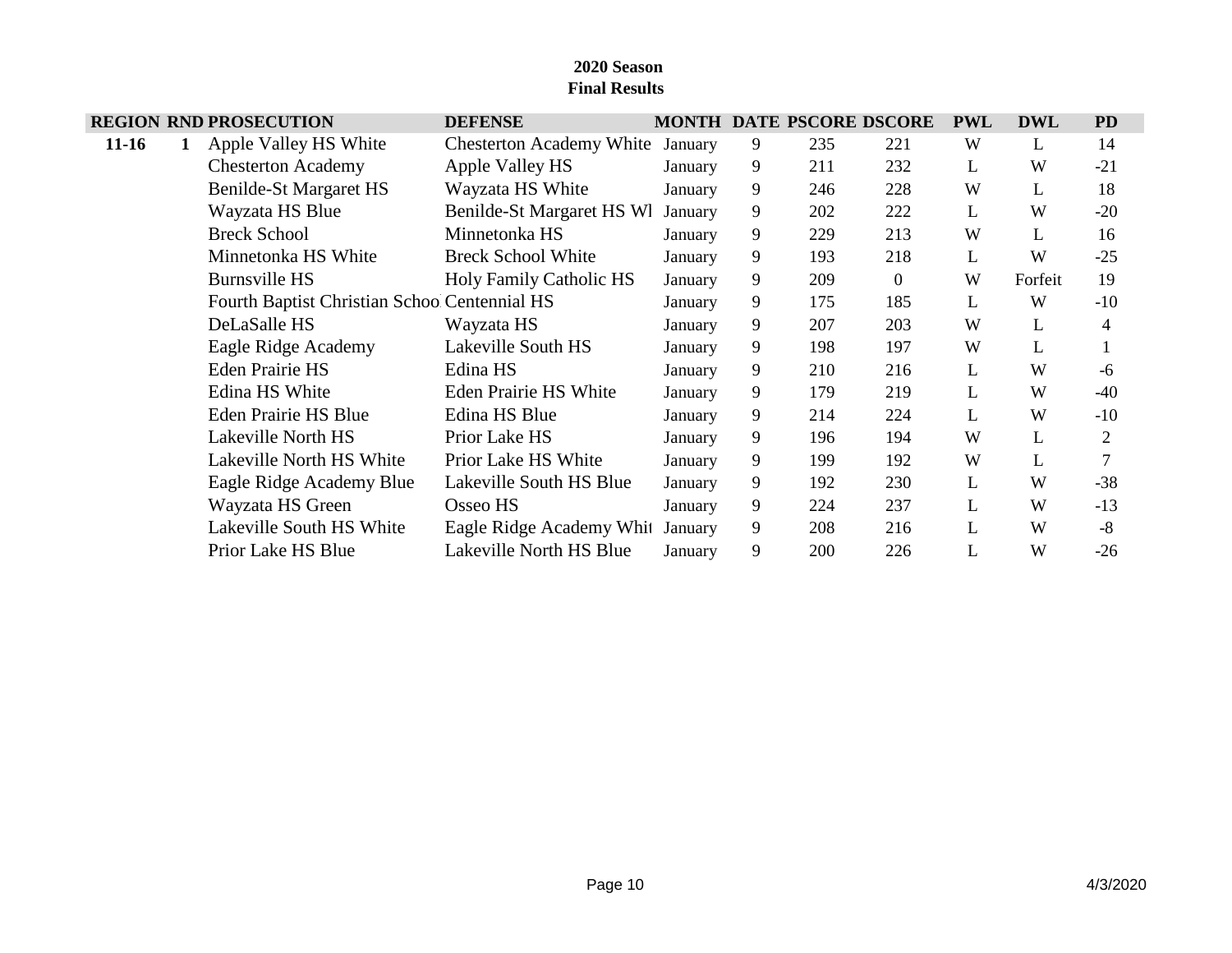|           |                | <b>REGION RND PROSECUTION</b>               | <b>DEFENSE</b>               |         |    |     | <b>MONTH DATE PSCORE DSCORE</b> | <b>PWL</b> | <b>DWL</b> | <b>PD</b> |
|-----------|----------------|---------------------------------------------|------------------------------|---------|----|-----|---------------------------------|------------|------------|-----------|
| $11 - 16$ | $\mathbf{2}^-$ | Apple Valley HS                             | <b>Eden Prairie HS</b>       | January | 16 | 247 | 219                             | W          | L          | 28        |
|           |                | <b>Eden Prairie HS White</b>                | Apple Valley HS White        | January | 16 | 208 | 223                             | L          | W          | $-15$     |
|           |                | Edina HS                                    | Benilde-St Margaret HS       | January | 16 | 199 | 212                             | L          | W          | $-13$     |
|           |                | Benilde-St Margaret HS White Edina HS White |                              | January | 16 | 211 | 191                             | W          | L          | 20        |
|           |                | <b>Chesterton Academy White</b>             | <b>Breck School</b>          | January | 16 | 217 | 254                             | L          | W          | $-37$     |
|           |                | <b>Breck School White</b>                   | <b>Chesterton Academy</b>    | January | 16 | 191 | 221                             | L          | W          | $-30$     |
|           |                | Osseo HS                                    | Lakeville North HS White     | January | 16 | 196 | 190                             | W          | L          | 6         |
|           |                | Edina HS Blue                               | DeLaSalle HS                 | January | 16 | 222 | 197                             | W          | L          | 25        |
|           |                | Prior Lake HS                               | Eagle Ridge Academy          | January | 16 | 227 | 235                             | L          | W          | $-8$      |
|           |                | Eagle Ridge Academy White                   | Prior Lake HS Blue           | January | 16 | 221 | 198                             | W          | L          | 23        |
|           |                | Prior Lake HS White                         | Eagle Ridge Academy Blue     | January | 16 | 193 | 168                             | W          | L          | 25        |
|           |                | <b>Holy Family Catholic HS</b>              | <b>Eden Prairie HS Blue</b>  | January | 16 | 185 | 218                             | L          | W          | $-33$     |
|           |                | Wayzata HS White                            | Fourth Baptist Christian Scl | January | 16 | 205 | 185                             | W          | L          | 20        |
|           |                | Minnetonka HS                               | Lakeville North HS           | January | 16 | 209 | 233                             | L          | W          | $-24$     |
|           |                | Lakeville South HS Blue                     | <b>Burnsville HS</b>         | January | 16 | 223 | 184                             | W          | L          | 39        |
|           |                | Lakeville North HS Blue                     | Minnetonka HS White          | January | 16 | 236 | 201                             | W          | L          | 35        |
|           |                | Lakeville South HS                          | Wayzata HS Green             | January | 16 | 225 | 233                             | L          | W          | $-8$      |
|           |                | Centennial HS                               | Wayzata HS Blue              | January | 16 | 209 | 223                             | L          | W          | $-14$     |
|           |                | Wayzata HS                                  | Lakeville South HS White     | January | 16 | 208 | 219                             | L          | W          | $-11$     |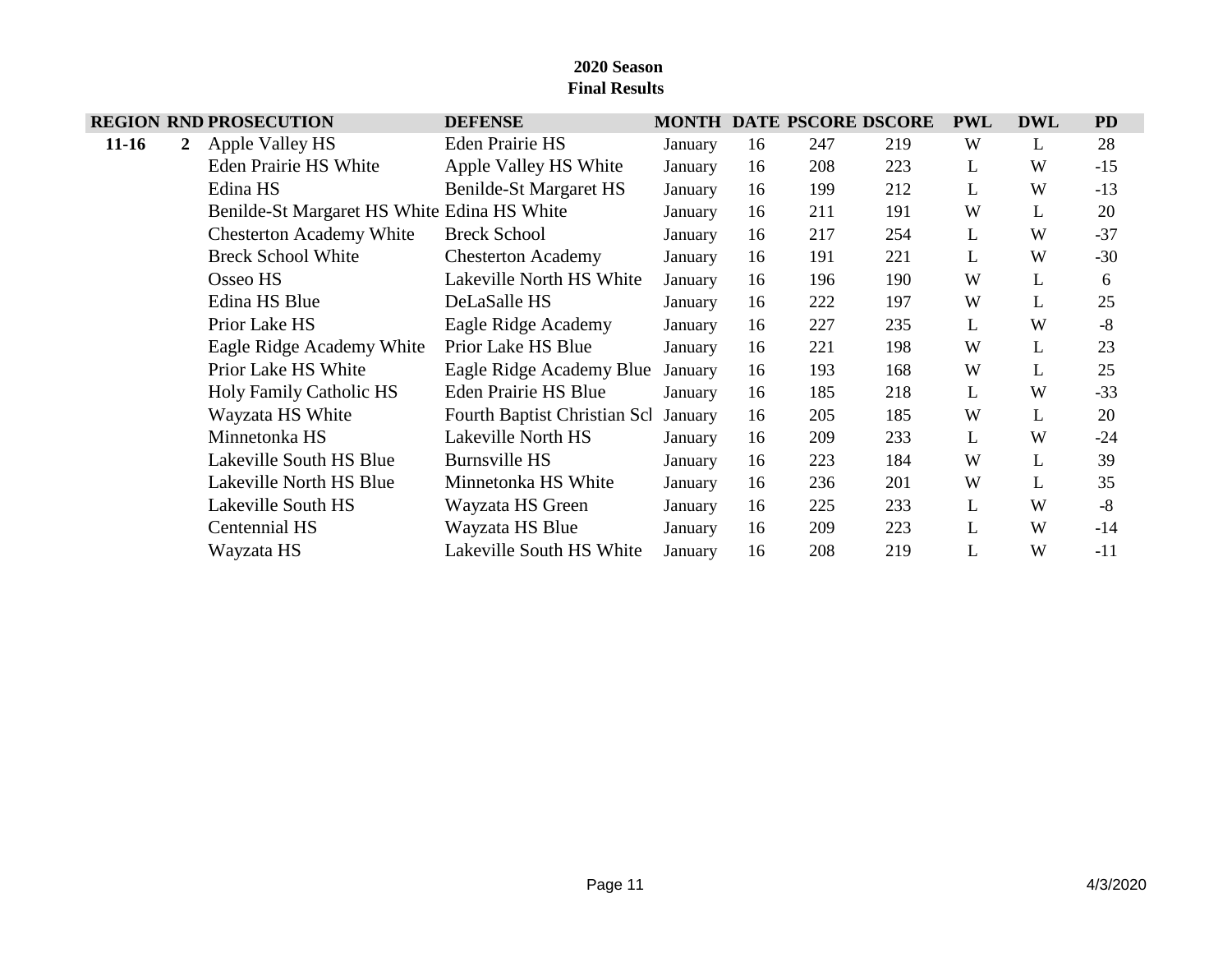|           |   | <b>REGION RND PROSECUTION</b>                          | <b>DEFENSE</b>                  |         |    |          | <b>MONTH DATE PSCORE DSCORE</b> | <b>PWL</b> | <b>DWL</b> | <b>PD</b>    |
|-----------|---|--------------------------------------------------------|---------------------------------|---------|----|----------|---------------------------------|------------|------------|--------------|
| $11 - 16$ | 3 | Centennial HS                                          |                                 | January | 23 | 209      |                                 | Bye        |            | 19           |
|           |   | Minnetonka HS White                                    |                                 | January | 23 | $\theta$ | $\overline{0}$                  |            | Forfeit    | $\theta$     |
|           |   | Apple Valley HS White                                  | Benilde-St Margaret HS Wl       | January | 23 | 240      | 239                             | W          | L          | $\mathbf{1}$ |
|           |   | Benilde-St Margaret HS                                 | Apple Valley HS                 | January | 23 | 244      | 245                             | L          | W          | $-1$         |
|           |   | Eagle Ridge Academy                                    | Edina HS                        | January | 23 | 232      | 207                             | W          | L          | 25           |
|           |   | Edina HS White                                         | Eagle Ridge Academy Whit        | January | 23 | 217      | 234                             | L          | W          | $-17$        |
|           |   | Eagle Ridge Academy Blue                               | Edina HS Blue                   | January | 23 | 198      | 234                             | L          | W          | $-36$        |
|           |   | Wayzata HS Green                                       | Prior Lake HS White             | January | 23 | 227      | 229                             | L          | W          | $-2$         |
|           |   | Prior Lake HS Blue                                     | Wayzata HS                      | January | 23 | 214      | 207                             | W          | L          |              |
|           |   | Wayzata HS Blue                                        | Prior Lake HS                   | January | 23 | 180      | 214                             | L          | W          | $-34$        |
|           |   | <b>Chesterton Academy</b>                              | Wayzata HS White                | January | 23 | 220      | 212                             | W          | L          | 8            |
|           |   | <b>Breck School</b>                                    | <b>Eden Prairie HS White</b>    | January | 23 | 251      | 222                             | W          | L          | 29           |
|           |   | <b>Eden Prairie HS</b>                                 | <b>Breck School White</b>       | January | 23 | 199      | 192                             | W          | L          |              |
|           |   | Fourth Baptist Christian Schoo Holy Family Catholic HS |                                 | January | 23 | 221      | 214                             | W          | L          |              |
|           |   | <b>Burnsville HS</b>                                   | Minnetonka HS                   | January | 23 | 216      | 227                             | L          | W          | $-11$        |
|           |   | DeLaSalle HS                                           | Osseo HS                        | January | 23 | 191      | 202                             | L          | W          | $-11$        |
|           |   | <b>Eden Prairie HS Blue</b>                            | <b>Chesterton Academy White</b> | January | 23 | 213      | 202                             | W          | L          | 11           |
|           |   | Lakeville North HS White                               | Lakeville South HS Blue         | January | 23 | 220      | 246                             | L          | W          | $-26$        |
|           |   | Lakeville North HS                                     | Lakeville South HS              | January | 23 | 236      | 207                             | W          | L          | 29           |
|           |   | Lakeville South HS White                               | Lakeville North HS Blue         | January | 23 | 199      | 206                             | L          | W          | $-7$         |